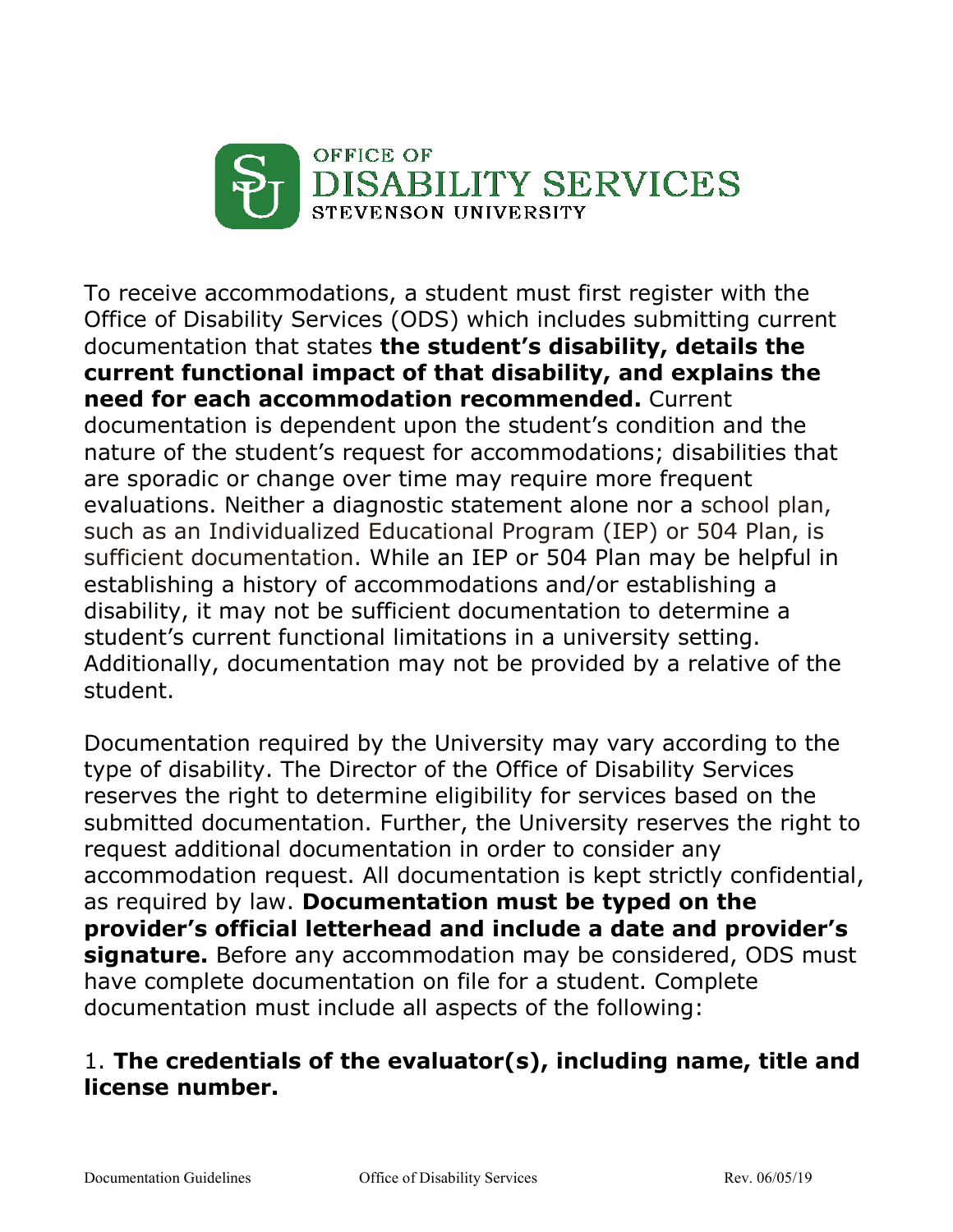**2. A diagnostic statement identifying the disability.** 

- **3. A description of the diagnostic methodology used.**
- **4. A description of the current functional limitations.**

**5. A description of the expected progression or stability of the disability. Documentation should also note the status of the individual's impairment (static or progressive).**

**6. A description of current and past accommodations, services, and/or medications.** 

**7. Recommendations for accommodations based on current functional limitations.** 

### **Guidelines for Documentation of Psychological Disorders**

Students with psychological/psychiatric disorders requesting access to accommodations and/or services must furnish documentation that meets the eligibility criteria set forth by the ADA and Section 504 guidelines. This entails submitting a report, typed on letterhead, noting the findings of a current (6-12 months old depending on the fluid or static state of diagnosed disability) comprehensive clinical assessment of the condition completed by a qualified, licensed professional that must include:

• *Symptoms*: Description of symptoms, history of onset with severity and duration, a definitive diagnosis using DSM-V terminology, and statement of prognosis.

• *Impact*: An indication of the substantive impact of the disability on the student's functioning associated with student performance and across other university settings such as with work completion, concentration, class attendance, social interactions, self-care, etc.

• *Medication*: Medication management plan, including side effects, and/or other treatment issues further compromising student functioning such as sleep problems, impaired memory or judgment.

• *Recommendations*: Recommendations regarding accommodations or services considered appropriate to meet your needs linked to the assessment of functional limitations that provides a clear rationale and justification for those accommodations.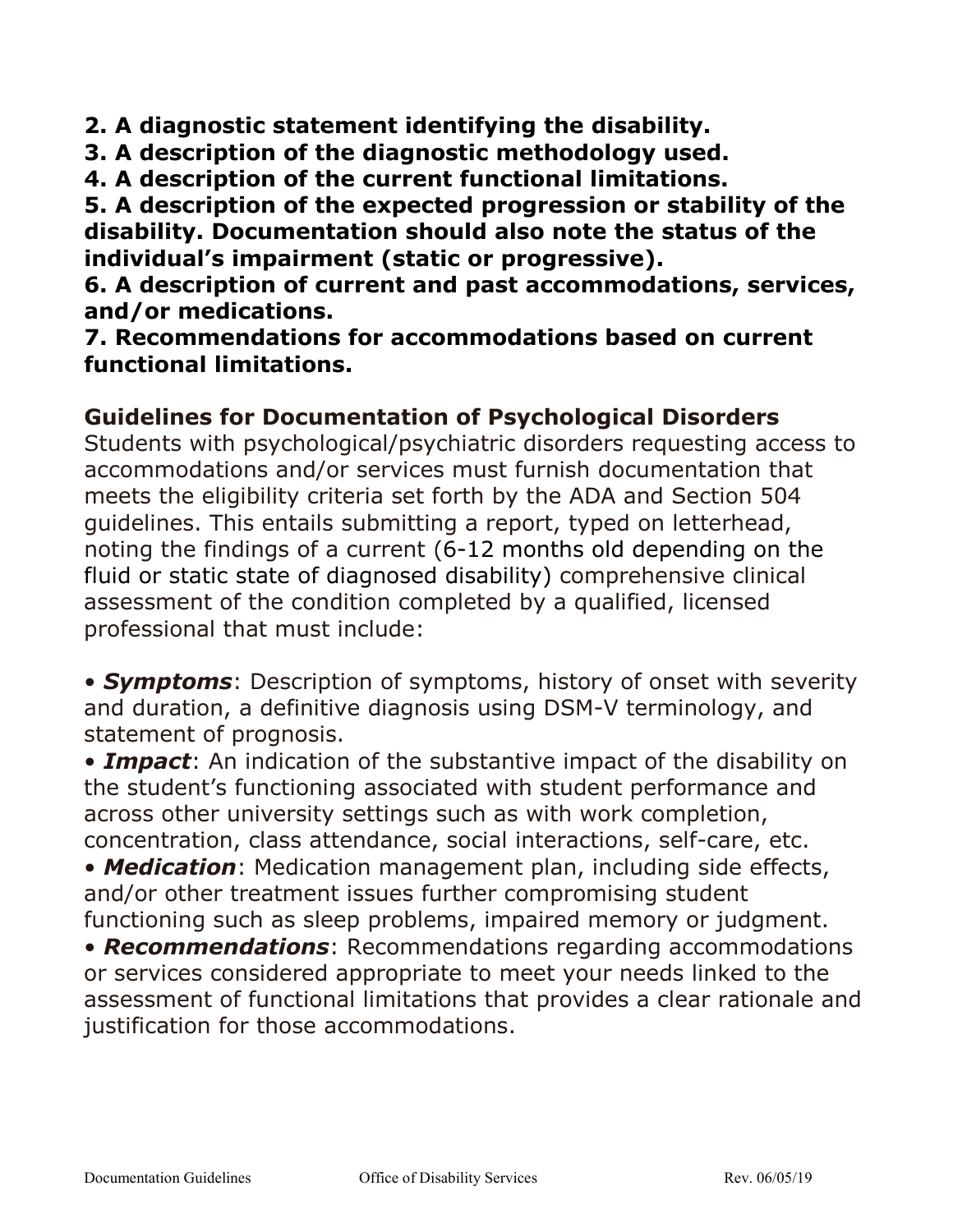## **Guidelines for Documentation of Neurocognitive Disorders (Learning Disability, ADHD, ASD, TBI, etc.)**

Students with Learning Disorders, ADHD, Autism Spectrum Disorder, etc. requesting access to accommodations and/or services must furnish documentation that meets the criteria set forth by the ADA and Section 504 guidelines. A current psycho-educational assessment completed by a qualified professional is required to validate your eligibility for support. While an IEP or 504 Plan may be helpful in establishing a history of accommodations, and allowing staff to review what accommodations have been used and/or recommended in the past, it may not be sufficient documentation to determine current functional limitations in a university setting. Because of this, we require a full neuropsychological or psychoeducational evaluation for students requesting accommodations due to a neurocognitive disability. Documentation provided should fall within the last five years (for learning disabilities, attention deficit/hyperactivity disorder, autism spectrum disorder, or intellectual disability; within 12 months for TBI). The documentation report for the diagnosis of neurocognitive disorder must include the following components:

## 1. **Diagnostic Interview**

Relevant information regarding the student's academic history and learning processes in elementary, secondary and post-secondary education should be investigated. The diagnostic interview should include: a description of the problem(s) being presented; developmental, medical, psychological histories; family history; and a discussion of dual diagnosis where indicated.

# 2. **Assessment**

The diagnosis of a learning disorder should be based on a comprehensive review that does not rely on any one test or subtest. Evidence of a substantial limitation to learning must be apparent. The domains to be addressed must include:

- <sup>o</sup> *Aptitude*: a complete intellectual assessment with the Wechsler Adult Intelligence Scale or equivalent standardized tool.
- <sup>o</sup> *Academic Achievement*: a comprehensive battery to record current levels of academic functioning and fluency in relevant areas such as reading (decoding and comprehension), mathematics (calculation and applications), and oral and written language.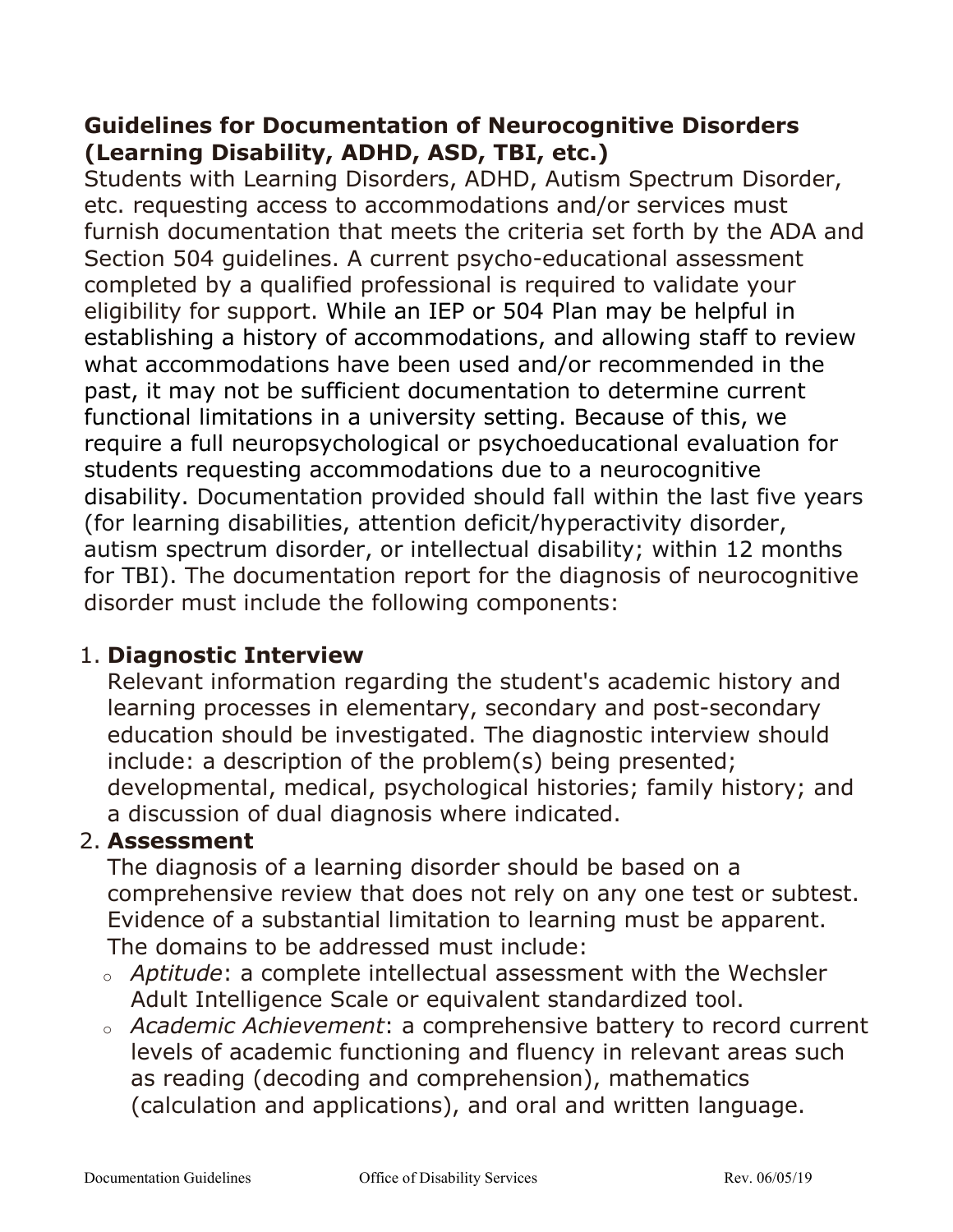<sup>o</sup> *Information Processing*: areas to be assessed include short and long-term memory, sequential memory, auditory and visual perception/processing, processing speed, executive functioning and motor ability.

## 3. **Test Scores**

Standard scores and percentiles should be provided for all measures. The tests should be deemed reliable and valid for use with an adolescent/adult population.

#### 4. **Specific Diagnoses**

The diagnostician must use direct language in the diagnosis of a learning disorder, using DSM terminology where appropriate.

### **5. Clinical Summary**

A well-written diagnostic summary is a necessary component of the documentation report. It must include:

- <sup>o</sup> An interpretation of the test findings to indicate how the pattern of scores reflects the presence of a learning disorder.
- $\circ$  The evaluator having ruled out alternative explanations for any academic problems noted.
- <sup>o</sup> An assessment of the substantial limitation to learning presented by the learning disorder and the degree to which it impacts upon the individual's performance in an academic setting.
- <sup>o</sup> Recommendations for specific accommodations with a clear justification linked to those academic needs identified as associated with the disorder.

### **Guidelines for Documentation of Chronic Health and Physical Impairments**

Students with chronic health and/or physical impairments requesting access to accommodations must furnish documentation that meets the criteria set forth by the ADA and Section 504 guidelines. This entails submitting a report, typed on letterhead, noting the findings of a recent (usually within one year of date of accommodation request\*) comprehensive medical assessment of your condition completed by a qualified, licensed provider. This must include:

• *Symptoms*: A description of symptoms, history of onset with severity and duration, and a definitive diagnosis.